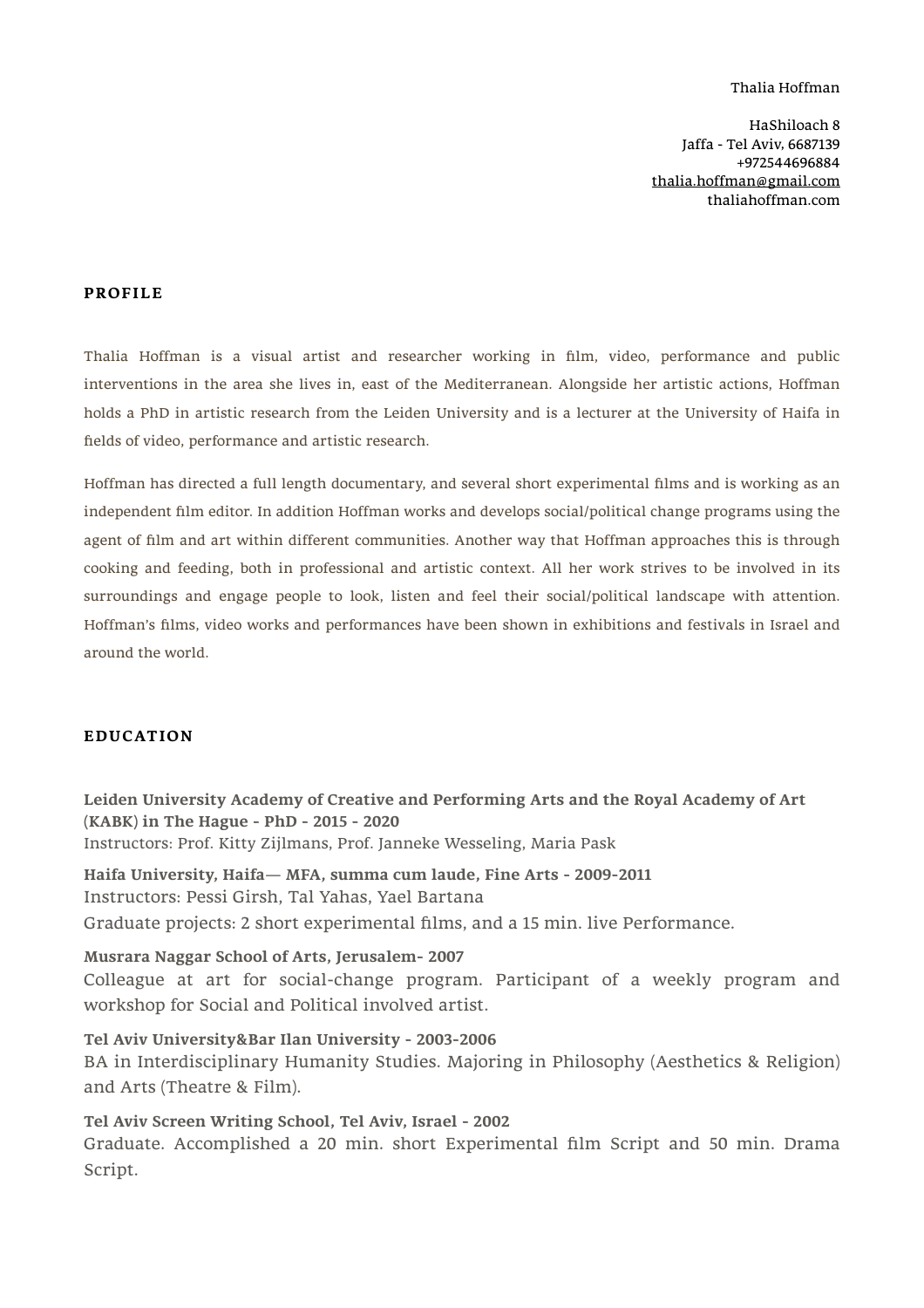### **Work EXPERIENCE**

**Independent Editor — 2005-Present** 

Freelance editor of Documentary, Experimental films and Video Art.

# **Adjunct Professor, Department of Fine Art, Haifa University — 2011-Present**

Teaching video skills, techniques, and video-art studio classes in the BA program. Workshops include basic technical training of filming and editing alongside introducing the field of video-art via history and current movements. Research in and through art seminar at the MFA program. The seminar includes developing academic and writing skills and rethinking the students works as research.

# **Co Programmer, Antenna Documentary Film Festival, Australia — 2011-2016**

Co-Programmer of International Documentary Films within the competition and of special screenings.

## **Founder, Director, Kolnoa׳na - Micro Community Cinemas — 2011-2015**

(in collaboration with Gesher Foundation) Conceptualisation and realisation of a community micro-cinema program. KolonoaNa worked with more then 20 different communities building community micro-cinemas and screenings with local residents and holding artist and filmmaker talks. Position included producing the program, instructing groups, managing the budget and fundraising.

## **Founder, Co-Producer and Director, Reels on Wheels (Cinemamuta) — 2010**

(in collaboration Mamuta Art Centre). A one month mobile cinema project visiting more than 20 communities screening films and holding artists talks with the residents. Responsibilities included: Establishing dialogue with community leaders, Curating films and video works, Producing screening and talks, managing volunteers and managing budget.

### **Co Programmer&Producer, 'Intersections' Jerusalem Film Festival — 2007**

(in collaboration with Avi Feldman). Conceptualisation and realisation of the Intersections program for Experimental film and Video-Art at the Jerusalem Film Festival.

## AWARDS & SCHOLARSHIPS

- Artistic encouragement, Ministry of Culture, 2018
- Artist Active in Community, Ministry of Culture, 2018-2020
- PhD funding by Stichting de Zaaier, 2017-2020
- Art Public and Intercultural Dialogue Course, Savvy Contemporary Berlin, 2013
- Cultural Leaders Workshop and Conference, Stage Centre Foundation, 2012-13
- MFA in Fine Arts, Haifa University, summa cum laude, 2011
- Artist Active in Community, Ministry of Culture, 2011-12
- Artist at Residency, Mamuta at Daniella Passal Art and Media Centre, 2009
- Art for Social Change Scholarship, Musrara Art School, 2007

#### CONFERENCES

- ASTR Annual Conference "Theatre's many publics", 2019, Washington DC, US, 2019
- Making Matters, Critical making conference, Leiden University, 2019
- The 15th Lexical Conference for Critical Political Thought, Tel Aviv University, 2018
- The 6th Annual Conference on Israel Studies, Wrocław, 2017
- Space is the Place: Afrofuturism, Arabfuturism and the Search for New Dimensions, TOHO, Hertzelia, 2017
- Art in the eyes of national identities, PhDArts, international doctorate programme, Leiden University, 2016
- THE SOCIAL, the 4th International Association for Visual Culture Biennial Conference, Boston University, 2016